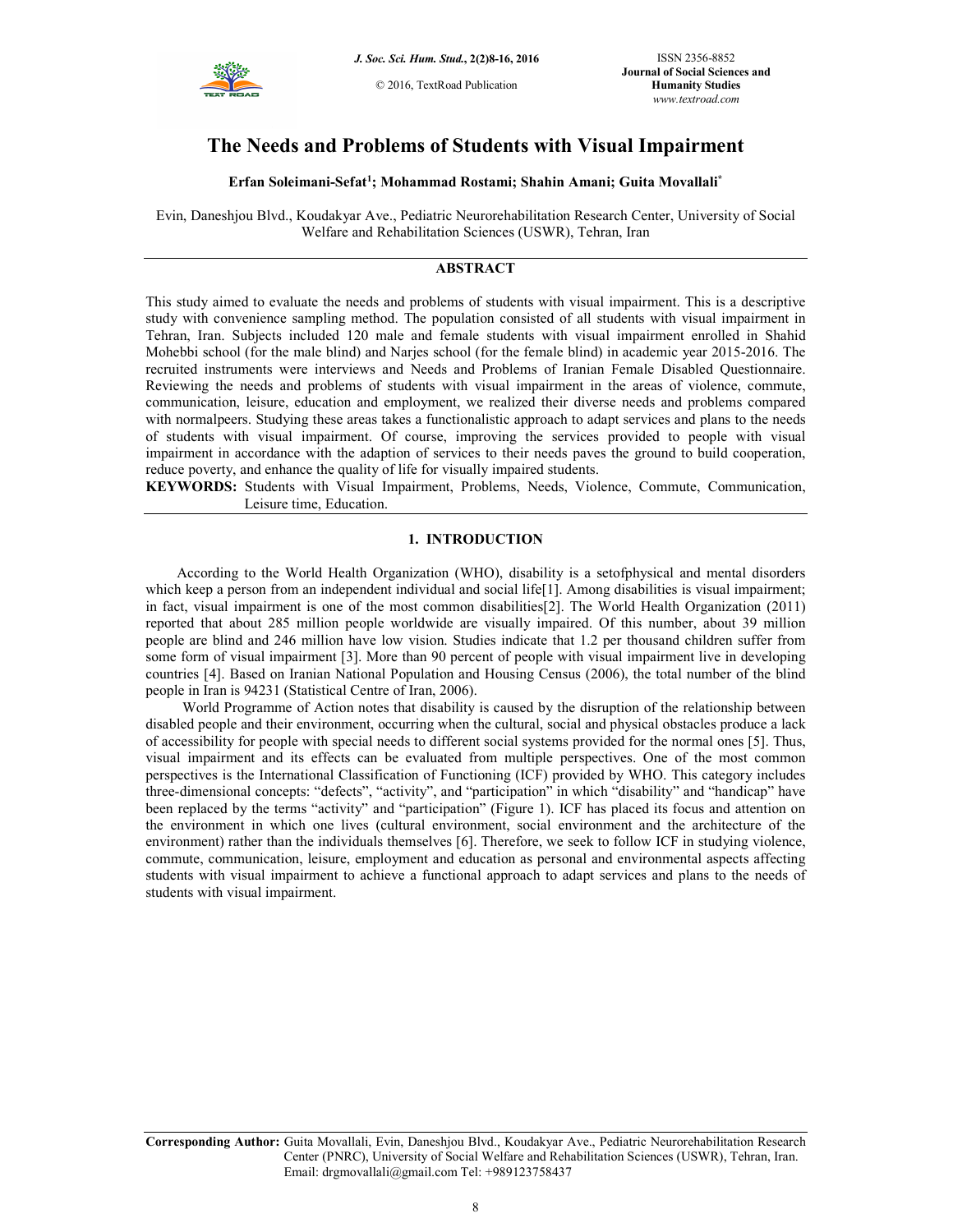#### **Figure1: Interaction between ICF Components**



#### **1.1 Violence**

WHO defines *violence* as "the intentional use of physical force or power, threatened or actual, against oneself, another person, or against a group or community that either results in or has a high likelihood of resulting in injury, death, psychological harm, maldevelopment, or deprivation. "Victims of violence are gravely at the risk of behavioral and psychological problems such as depression, alcohol abuse, anxiety, suicidal behaviors and problems related to reproductive health [7]. Recent global reports on disability suggest high physical violence towards people with disabilities as a major risk factor for health in this group [8]. Sobsey and Mansell in their study on 220 abused disabled children found that most of them were often abused by their family members or people close to them, mostly peers. They were also at the risk of abuse by those who provided services for their specific needs[9]. In another study, researchers examined childhood sexual-abuse prevalence among visually impaired men and women aged 18 - 65 years in Norway. The results revealed that the adults with visual impairment experienced more childhood sexual-abuse than the normal ones [10].

#### **1.2 Commute**

*Commute* can be a significant source of stress for many people, influencing temperament, health, and other aspects of psychological satisfaction [11]. Studies on the relationship between the built environment and health often focus on housing, transportation and living place features [12]. Mobility and communication obstacles prevent the full participation of individuals with disabilities in cultural and economic activities. These obstacles can be problematic when -due to the restrictions in activity and employment- cause problems and financial stress for the individual with visual impairment [13]. Studies suggest that an inappropriate transportation system is one of the obstacles to the employment of individuals with visual impairment. The results of a study [14]done in order to identify the needs of people with visual impairment in Canada, indicated that their main need was an easy access to transportation system and its related information. The researchers found that lack of information on services related to transportation, how to access it and where to find it limited the ability to live independently for visually impaired individuals [15].

#### **1.3 Communication**

According to WHO, participation in everyday activities is determined by the interaction between visual defects and the limitations in all activities in the field of individual characteristics and environmental features [16]. The ability to *communicate* effectively with others is essential for a good life quality. Communication among individuals with visual disorder and severe intellectual disabilities may be substantially endangered [17]. There is an internal relationship between sensory defect, mental and social functioning, and communication. It is well-documented that people with sensory impairment suffer from communication problems and reduced psychosocial functioning [18]. The results of a study on 316 adolescents with visual defect indicated that social networks for such adolescents are far smaller than their sighted peers [19]. Students with visual impairment due to several reasons suffer from some communication problems, including: negative attitudes of society toward individuals with visual impairment, extreme parental support and empathy [20], not receiving visual feedback on their behavior, lack of role models, lack of special visual skills, rejection and negative reaction from parents because the child with visual defect does not encourage them with a smile or direct eye contact, rejection by classmates for visual impairment, rejection due to low awareness about the games, short and self-centered talks, and lack of focus on group activities[21].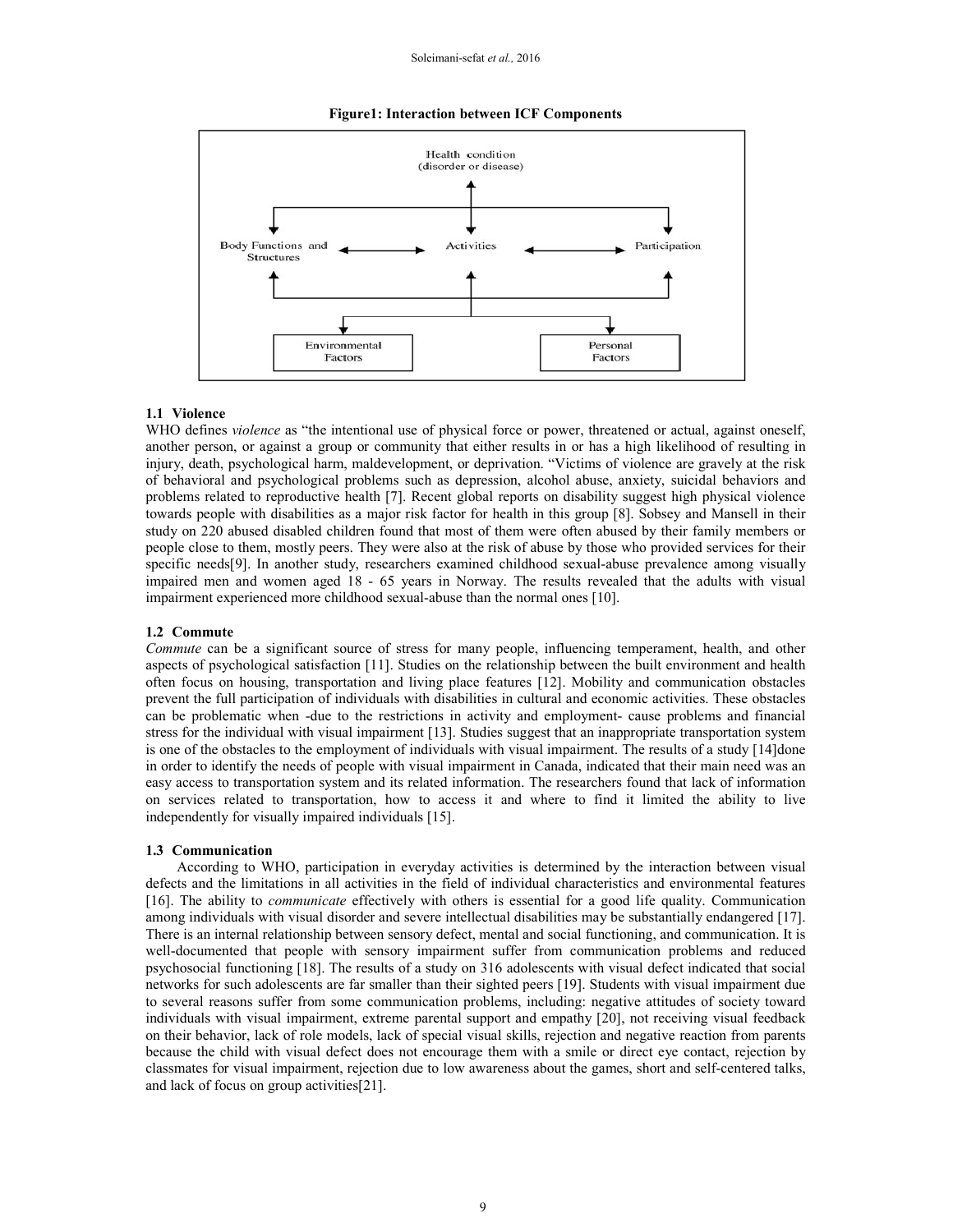#### **1.4 Leisure**

*Leisure* time is defined as the allotted time for activities freely chosen, pleasurable in doing when not involved in self-care, school or work [22]. Although participation in leisure activities leads to positive selfesteem, sense of competence and higher academic achievement [23], leisure activities for young people with visual impairment is significantly different from their peer sighted ones. Youth with visual impairment have less social interaction with their friends and spend most of their time alone. They have limited activities, less independency, and constant company of parents. Leisure activities of youngsters with visual disorder can also be influenced by lack of access to convenient transportation, recreational facilities, information, and lack of qualified instructors and people who have positive expectations of them [24]. Low levels of leisure participation, at a young age, can bear horrible effects on one's motivation to participate in future activities [23]. Thus, the adaptation of the environment so that it could be congruent with the abilities of visually impaired people and supporting their continued participation in leisure activities, may play a significant role in maintaining their well-being, quality of life and life satisfaction in the future [25].

#### **1.5 Education**

The effects of defects in body organism are dual and contradictory. On the one hand, such defects weaken and harm body operations, which are seen as negative aspects. On the other hand, disruption in the functions of the organism stimulates other functions to compensate for the shortcomings and fix them, which are considered as the positive aspect [26]. 90% of individuals with visual impairment maintain sufficient vision to receive *education* and training in the use of visual and non-visual means, hence planning to train and evaluate the effectiveness of services for these people is justified [27].

 The Expanded Core Curriculum (ECC) for the success of children and youth with visual impairment in school, community and workplace has paid attention to nine areas: Compensatory/Access Skills, Career Education, Independent Living Skills, Orientation and Mobility (O&M), Recreation and Leisure, Self-Determination, Social Interaction, use of Assistive Technology, and Sensory Efficiency skills [28].

 To raise awareness and knowledge about the special requirements of visually-defected individuals and correct policy-making to provide services and improve their health, investigation and identification of the needs and problems of these people seems necessary. In addition, studies in this field are limited. Therefore, the purpose of the present study was to evaluate the needs and problems of students with visual impairment.

## **2. METHOD**

This is a descriptive study, and the statistical population included all male and female high school students with visual impairment in Tehran, Iran, 2015-2016. 120 students were selected by convenience sampling. For data collection, Needs and Problems of Iranian Female Disabled Questionnaire [29] was used in face-to-face interviews conducted by trained interviewers. The questionnaire contains 82 items, including two sections of "Reviewing the Current Situation" and "Questions Concerning the Needs and Problems". In the section "Questions Concerning the Needs and Problems", the questionnaire measures areas such as violence, communication, marriage, commute, leisure, economy, employment and education. Its Cronbach alpha reliability is 76%, and its content validity has been confirmed by experts [30]. After receiving a permission from Tehran Organization for Exceptional Education, and coordinating with the principals of Shahid Mohebbi School for the Male Blind and Narjes School for the Female Blind, 120 students (70 males and 50 females) were selected based on the criteria for inclusion and exclusion and by getting the consent of the subjects and their parents (including parents' written and informed consent), the interview and questionnaire distribution among students with visual impairment was conducted by both male and female researchers. Before the implementation of the study, the required permit was obtained from the Ethics Committee of University of Social Welfare and Rehabilitation Sciences (USWR), Tehran, Iran. All subjects were informed of either the nature, purpose or the confidentiality of study results. Subjects were also assured that whenever they wanted they could be excluded from the study, that there is no force or insistence in participation, the subjects' identity and information would remain confidential, and the obtained results would be provided to individuals and institutions with the consent of each and every individual of the groups. Inclusion and exclusion criteria included: 1. being a high school or college student; 2. Being 14 - 20 years old; 3. Lack of severe physical and psychological problems (based on file content); 4.Willingness to participate; 5. Written and informed consent from parents and students; and 6. Have an average IQ (based on file content). The procedure consisted of face-to-face interview, reading each of the items of Needs and Problems of Iranian Female Disabled Questionnaire, and recording given oral answers by trained interviewers. The questionnaires data were collected for final analysis and were analyzed using descriptive statistics.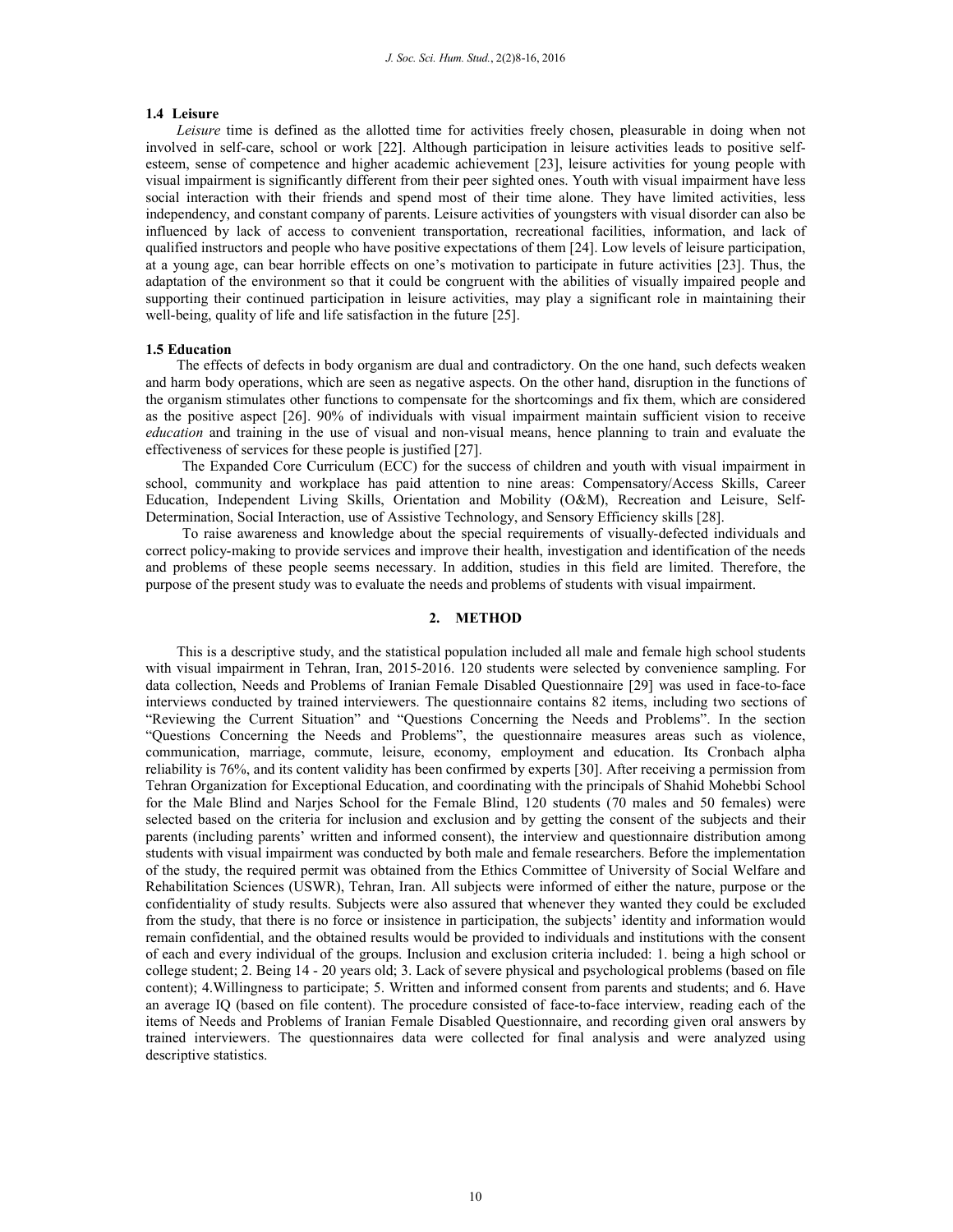#### **3. FINDINGS**

The findings of the present study are provided in two sections: 1. Demographic information; and 2. Priority needs of students with visual impairment.

 Out of 120 students with visual impairment, 52 females had an average age of 16.84% and 48 males an average age of 17.52%. All the students were single. Most of the girls were first grade high school students (50%), while most of the boys were in pre-university grade (42%). All the students were humanities majors. 57.7% of the girls and 35.4% of the boys had their primary education in normal schools. Also, 34.6% of the girls had exceptional education at junior high school, while 31.3% of the boys were educated at exceptional elementary, junior high and high schools. Their parents mostly were poorly educated (fathers=51%; mothers=53%) or had a diploma (fathers=15.8%; mothers=18.8%).

 The severity of visual impairment among the subjects was for the most part at an average (31%), or very severe (24.8%) level. The most common cause of visual impairment among them was hereditary diseases (63%), ironically 76.2% of the parents were kin. The most common incidence time of visual impairment was birth time (72.3%) (The age ranges of 0-5 years). The maximum time of visual impairment was 10-15 years (42.6%) and 15-20 year (39.6%). The most applied assistive devices by students with visual impairment were reed (34.7%) and glasses (29.7%).

 None of the students in this study were employed and had no source of income other than the allocated governmental salary received from the State Welfare Organization (SWO). All the students were kept under governmental protection and 92.1% of the parents or care-takers had jobs, 61.4% of them had private houses; the average income of the parents or care-takers was between 7 - 10 million Rials\* (46.5%), and the average costs of these students was between  $1.5 - 2$  million Rials monthly (37.6%).<sup>1</sup>

 The average monthly costs of the household head was 10 million Rials or more (61.4%). 83% of the students were protected by different insurances (16% under Health Insurance, 54% under the Social Security Insurance, and 13% under Armed Forces Insurance). None of them had supplement insurance. 83% of the students had living parents. Most of the families had 4 members (28.7%). 65.3% of the services they got were educational services being received for 5-10 years. 91.1% of the students had not been paid any amount of money for the services they got. Furthermore, 52.5% of the students did not consider the services they got adequate in terms of quantity (52.5%), or quality (65.3%).

 74.3% of the students did not have an illness or disability except visual impairment. 81% of them had a history of progressive visual impairment. Only 32% of students' family members had visual impairment and 76.2% of parents had consanguineous marriage.

 34.7% of the students reported their health conditions as good or very good, 40.6% average, and 23.8% bad or very bad. 47% of the students reported a generally good or very good, 23% moderate and 30% bad or very bad idea about their life satisfaction. Only 46.5% of the students exercised during the week.

 44.6% of the students attended various associations for the blind, 28.7% of them were members of cultural or sports associations, 59.4% went to parties and celebrations, 41.6% used recreational centres, 87% attended educational classes, and 77.2% went to public events along with family members. Based on what both male and female students with visual impairment reported, 41.6% of the families asked for their feedbacks on decision-makings (21.8% sometimes and 35.6% never). 62.4% of the students reported very good relationship with their family members, 32.7% normal, and 4.9% indifferent. 40% of the students reported indifferent relationship with people, 39.6% normal, and 17.8% very good. Finally, 55.3% of the students described their dependence on others as low, and 30.7% as moderate.

| <b>Education</b>          | -Society education to create positive attitudes about people with visual impairment;<br>-Vocational education in specific fields;<br>-Training in the use of assistive devices.                                                                                                                             | 80%<br>57%<br>56% |
|---------------------------|-------------------------------------------------------------------------------------------------------------------------------------------------------------------------------------------------------------------------------------------------------------------------------------------------------------|-------------------|
| <b>Training in school</b> | - The need for special facilities such as books for people with visual impairment;<br>-Healthy children training in schools to get acquainted with the issues and problems of people with<br>visual impairment;<br>- Training school principals and personnel to work with students with visual impairment. | 86%<br>86%<br>82% |
| <b>Financial needs</b>    | - Financial needs for daily living:<br>- Providing other expenses.                                                                                                                                                                                                                                          | 83%<br>70%        |
| <b>Rehabilitation</b>     | - Educational services;<br>- Vocational Rehabilitation Services;<br>- Counseling and social work.                                                                                                                                                                                                           | 75%<br>60%<br>56% |
| Leisure-time              | -The need for a place for sports and recreation for people with visual impairment;<br>- The need for funding for the use of recreational and sports facilities;<br>- Existence of special equipments in places of recreation and sporting.                                                                  | 71%<br>71%<br>70% |
| Communication             | - Raising awareness of others to the capabilities as well as the limits of people with visual impairment;<br>- An attitude and without pity from others;<br>- Raising awareness in the field of how to communicate with people with visual impairment.                                                      | 89%<br>80%<br>77% |
|                           |                                                                                                                                                                                                                                                                                                             |                   |

**Table1: The most Common Needs of Students with Visual Impairment** 

\*36,000 rials equal 1 dollar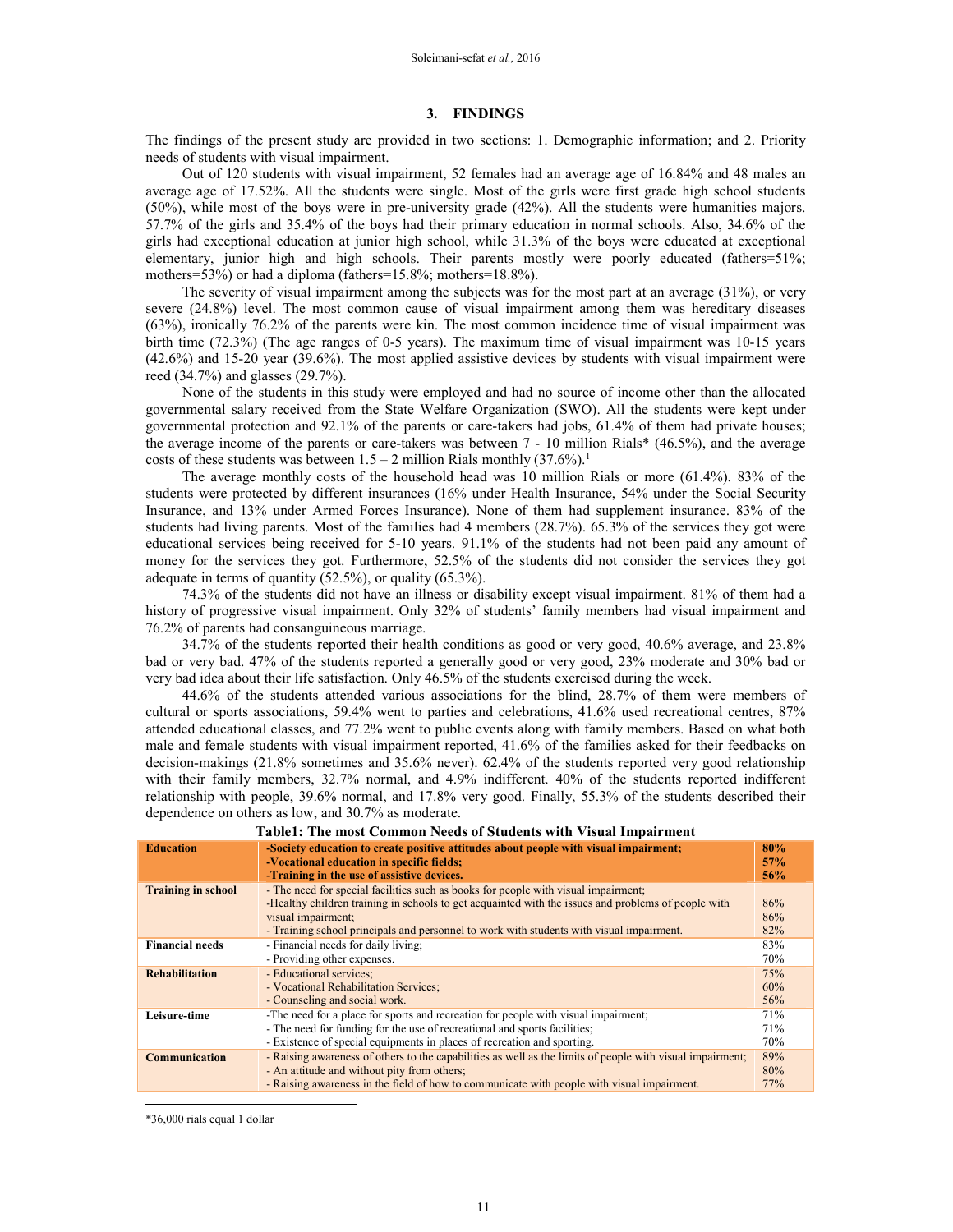| <b>Violence</b>  | - Mockery;                                                                                               | 47% |
|------------------|----------------------------------------------------------------------------------------------------------|-----|
|                  | - Teasing and harassment.                                                                                | 46% |
| <b>Education</b> | -Lack of access to educational resources and facilities in ordinary schools;                             | 70% |
|                  | - Restrictions in books, resources and educational materials.                                            | 69% |
| Commute          | -Inappropriate sidewalks and public places;                                                              | 88% |
|                  | -Inadequate public transportation services adapted to the requirements of people with visual impairment. | 83% |
| Leisure-time     | -Financial difficulties for the use of recreational and sports facilities;                               | 29% |
|                  | - Lack of suitable places for people with visual impairment to spend leisure time.                       | 25% |

| Table2: The most Common Problems of Students with Visual Impairment |  |  |  |  |  |  |  |
|---------------------------------------------------------------------|--|--|--|--|--|--|--|
|---------------------------------------------------------------------|--|--|--|--|--|--|--|

## **4. DISCUSSION**

A quick review of the students' demographic information reveals that most students with visual impairment had the experience of attending one or two educational degrees in either normal or exceptional schools / schools for people with visual impairment. On the one hand, students who attended normal schools reported much more educational problems as compared to those who attended exceptional school for students with visual impairment. On the other hand, 86% of the visually defected students stressed that normal children should get acquainted with the problems of people with visual impairment, which shows the need to pay attention to ordinary schools and to provide instructions for normal students to study alongside students with visual impairment. These findings are consistent with study of Askari et al(31) that shows one of the needs of people with visual impairment; understand their condition from family and community and support from them. Furthermore, the students with visual impairment in Tehran who are attending schools for the blind, due to visual impairment, only can choose humanities and some limited technical fields, and are forbidden to choose science.

 The important point is the cause of visual impairment (63% hereditary diseases) and its duration (72.3% since birth) which shows the necessity of preventive medical interventions to prevent severe visual impairment in the future. Furthermore, 31.7% of the students had a visual impairment with moderate severity, and 81.2% of students reported their non-progressive visual impairment. So it seems that many of these students maintain sufficient vision to receive education and training in the use of visual and non-visual means, and adaptive skills to increase their independence(27). This fact can be applied in educational programs, the provision of education, and the social acceptance of students with visual impairment. 76.2% of the parents of students with visual impairment were kin which shows the necessity of considering the issue of prevention of visual impairment through encouraging non-consanguineous marriages.

 Despite being under insurance coverage, the average monthly income of 83% of the heads of household was lower than the average costs of each student with visual impairment in one month (earning between  $7 - 10$ ) million Rials as compared to the high cost of 10 million Rials per month), which reflects the poverty of the families. Also, nearly half of the students did not report satisfaction with the quality and quantity of services they got. So, it is necessary to review the related rules and have a regular assessment of the service-providers to the students with visual impairment.

 A comparison of the *priority needs* of the studied students reveals the importance of various fields. For example, society education to create positive attitudes about people with visual impairment is the first priority need of students with visual impairment in the area of professional education and training in the use of assistive devices. This research finding is in line with study of Sharifian-Sani and colleagues [29]which examined the needs and problems of girls and women with physical-motor disabilities with a higher percentage of the need for education.Also in the field of training in the use of assistive devices for students with visual impairment, this study is consistent with studies{32,33}.As regarding the need of communication with others, the first priority for students with visual impairment is raising awareness of others to their capabilities and limits, as well as attitude without pity from others. This finding is in line with the results of Sharifian-Sani[29] and Sharifi[30] which examined the needs and problems of students with physical-motor disabilities in aspects of communication, leisure, violence and commute with further changes in the percentage of students with visual impairment. However, for the third priority (the need to communicate), in contrast to the results of the two mentioned studies, studied students need others to be aware of how to interact with them. In explaining this, it can be said that most people are linked together through non-verbal communication (93%) and only 7% of each communication is verbal or through language [34]. Since people with visual impairment do not enjoy this large share of connections (non-verbal communication), the ability of others to communicate with them is somehow problematic. Therefore, in communicating with people with visual impairment, such delicate points should be considered.

 Regarding the need for training in school, the first priority is the need for special facilities such as books for people with visual impairment. Healthy children should get training in schools to get acquainted with the issues and problems of people with visual impairment, as well as school principals and personnel to work with students with visual impairment. This is the next priority of the studied population. The findings of the present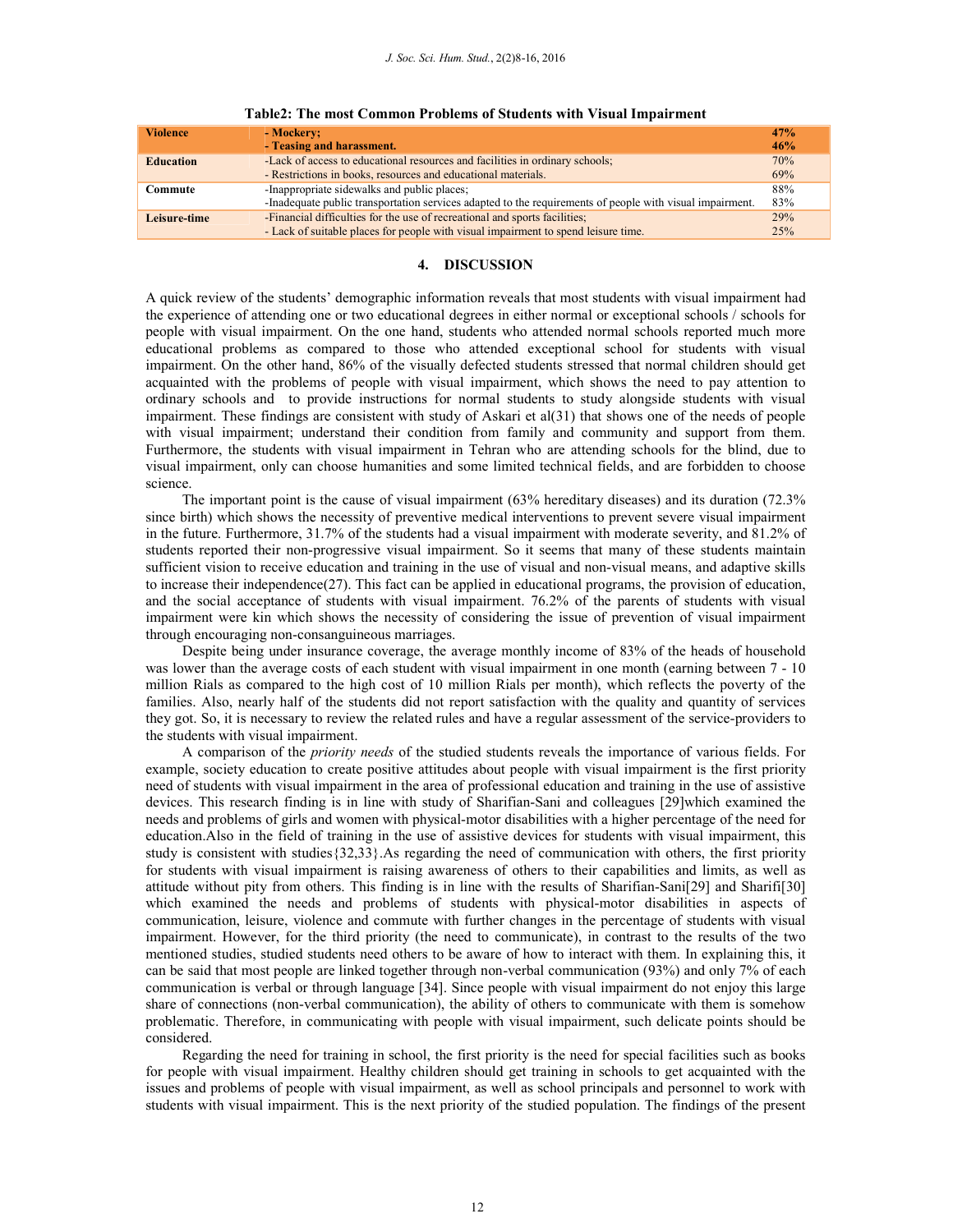study regarding these three priorities was inconsistent with study of Sharifian-Sani and colleagues [29] which indicated urban architectural barriers and fitness of physical environment as the first priority for women and girls with physical-motor disabilities. To explain these differences, it can be said that students with visual impairment in the mentioned study were enrolled in schools for people with visual impairments that are architecturally-friendly in accordance with their needs, so they feel less priority needs in this field.But women with physical-motor disabilities in the study of Sharifian-Sani and colleagues [29] were mostly active in public places and schools, causing more problems for people with special needs. In other words, the architecture of public places in Iran is not compatible to the required standards for people with disabilities. But the architecture of special Schools persons with visual impairment was compatible to required standard. Also, the research findings were consistent with study Parhoun et al[32]which was an assessment of ordinary teacher training needs and its relationship with hearing-impaired children in exceptional schools. The results of Parhoun study showed that regular teachers and the liaisons of students with hearing impairment had inadequate knowledge and poor performance associated with students with hearing impairment. Parhoun et al[32] in another study assessed the educational needs of students with hearing impairment in normal schools, indicating that they clearly require teachers who can teach students with hearing impairment and schools equipped with facilities for people with hearing impairment, which is in consistence with the present study. Therefore it seems necessary that relevant organizations develop programs to train people specializing in the education of students with sensory impairment (deaf and blind) and provide implementation facilities in schools.

 In the case of leisure, the first priority was the need for a place for sports and recreation for people with visual impairment. The second priority was the need for funding for the use of recreational and sports a facility which was in line with study of Sharifiet al[30], except for its order of priorities. It seems people with visual impairment, as compared to other people with special needs, according to their disability and the subsequent deprivation from seeing many natural and unnatural attractions are in need of other types of leisure.

 In the field of rehabilitation, the need for educational services was the first priority of male and female students with visual impairment. In the study of Sharifian-Sani and colleagues [29], the first priority of girls and women with physical-motor disabilities was the need for physical rehabilitation aids. In the present study, the need for vocational rehabilitation services, counselling and social work were respectively the second and third priority needs of male and female students with visual impairment, which was not in line with the findings of Sharifian-Sani [29]. It seems, this difference is due to the type of disability, which means that educational services are more necessary for students with visual impairment as compared to rehabilitation aids. So, the separation of people with disabilities and accurate identification of their needs is very important in planning.

 Another aspect of this study was related to male and female visually impaired students' problems in the areas of violence, education, commute and leisure. In the field of violence, most problems were related to teasing and harassment, which was not in line with study of Sharifian-Sani and colleagues [29] which had the problem of neglect and aggressive behaviour as the priority needs. What can be said to explain this difference is that students with visual impairment spend much of their time in school or with other students, while, the population of Sharifian-Sani, and colleagues (women and girls with physical-motor disabilities) spent most of their time at home or outdoors. Hence, the probability of neglect or aggressive behaviour from family members or society towards people with physical-motor disabilities as compared to students with visual impairment is much greater. Moreover, this finding is inconsistent with the findings of Kvam[10] which shows a problem of sexual abuse among people with visual impairment, as well as, the study of Jones[34]which reveals the existence of physical and sexual violence against disabled children. One of the most likely explanations for this inconsistency can be cultural differences. In Iran, in most cases, people refuse to express their problems and needs due to certain cultural reasons, including cases of physical violence or sexual abuse. For this, it is unlikely that underreporting of these issues reflects the absence or low levels of such cases.

 In the field of educational problems, lack of educational resources and facilities in ordinary schools, and restrictions in books, resources and materials, respectively ranked first and second educational problems of male and female students with visual impairment. This is not in line with study of Sharifian-Sani and colleagues [29], in which movement and commute were top priority problems for girls and women with physical-motor disabilities. This difference in findings is likely due to the different circumstances of students with visual impairment and women and girls with physical-motor disabilities. Because the research population of the present study were enrolled in boarding schools, forcing them to work and stay in schools, as compared to women with mobility impairment, have fewer opportunities to participate in economic or social events and activities. Hence, fewer problems they had in terms of commute. Also, it can be noted that due to the nature of visual impairment and the inability to use ordinary books and educational supplies, more need for books or special educational facilities for visually impaired people is felt.

 Inappropriate sidewalks, public places and transportation system fitted for the circumstances of people with visual impairment were the first and second priority problems related to the commute issue which was in line with study of Sharifi [30], and Sharifian-Sani[29] except for their order of priority. In the study of Sharifian-Sani and colleagues [29], the first priority was the traffic problem and inappropriate public transport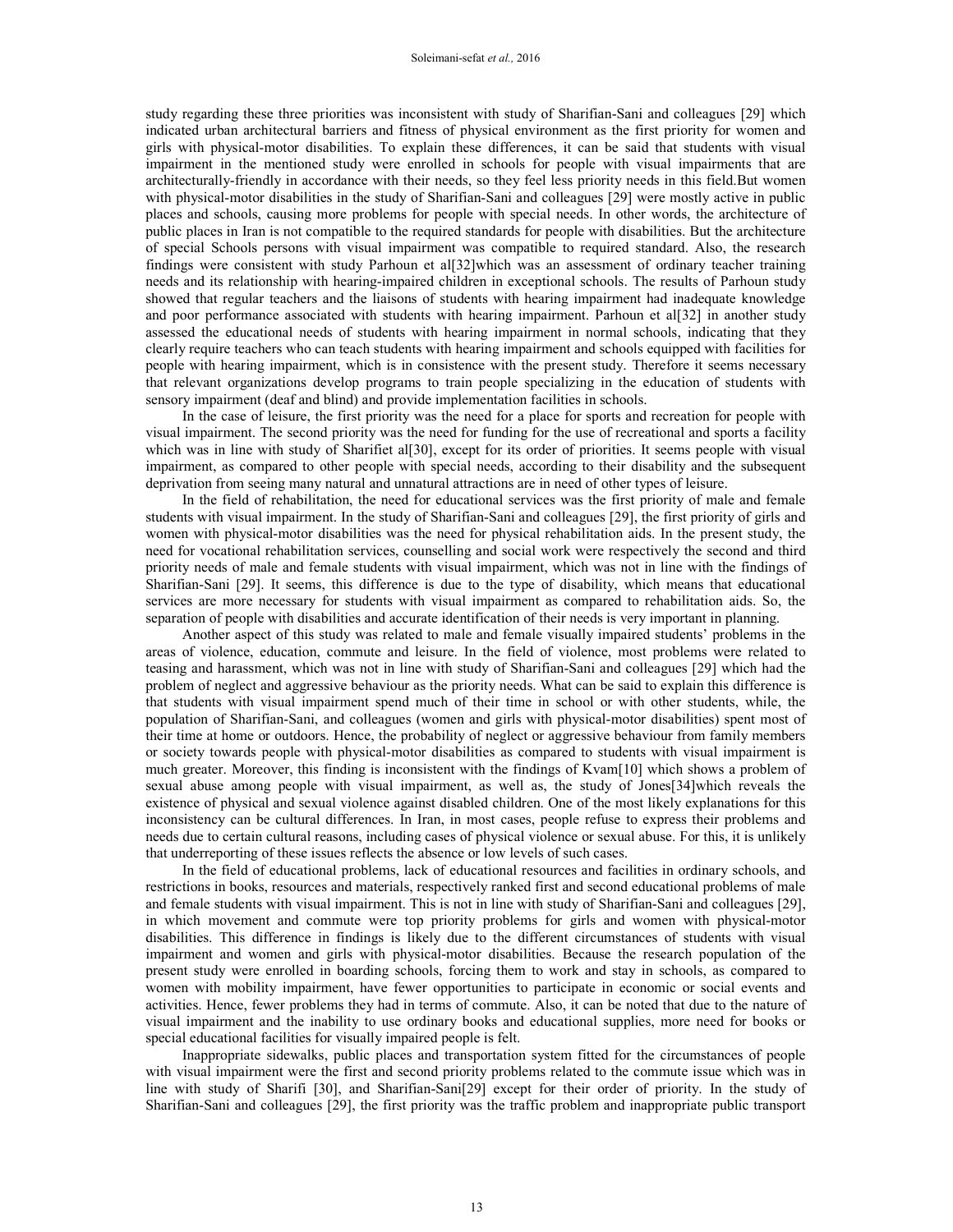according to the conditions and needs of the individual with impairment, and the next priority was inappropriate sidewalks and streets. This finding was inconsistence with study of Gold and Simson[14] which studied the needs of people with visual impairment in Canada. The researchers found that the major problem of people with visual impairment in Canada was the lack of information about services related to transportation and easy access to it. In explaining the difference, it can be stated that Iran and Canada are different in terms of development and urban architecture. So, this is likely the cause of differences in priority problems of people with visual impairment in the two countries.

 Finally, in the field of problems relating to leisure, financial problems for the entertainment and sports and lack of suitable places to spend leisure ranked first and second respectively. In the study of Sharifian-Sani and colleagues [29] and Sharifi [30], as regarding to the problems related to leisure, lack of commuting services specific for the use of leisure and entertainment venues was the primary problem of disabled women and female students. The second priority problem in that study was financial problems for the use of recreational and sports equipment and places. In explaining the inconsistency of problems relating to the leisure time of students with visual impairment, as compared with physically handicapped people, it can be suggested that there are much more recreational places for people with physical-motor disabilities. Due to commuting problems, there are certain restrictions in visiting such places. However, visually defected students are not equipped with facilities for people with visual impairment.

### **5. CONCLUSION**

Reviewing the problems and needs of students with visual impairment in the areas of violence, commute, communication, leisure, education and employment, we realized their diverse needs and problems compared with normal people. Studying these areas takes a functionalistic approach to adapt services and plans to the needs of students with visual impairment. Of course, improving the services provided to people with visual impairment in accordance with the adaption of services to their needs provides the grounds to build cooperation, reduce poverty, and improve their quality of life.

 Among the limitations of this study was that it didn't focus on adults with visual impairment. It is recommended that future studies be done recruiting larger sample sizes and more comprehensive samples to increase the generalizability of the findings. Another limitation was the low number of samples as a result of face-to-face interviews, and reading the items of the Questionnaire by trained interviewers to write down oral answers which was a time-consuming process. Another recommendation of this study is the assessment of the conditions of students with visual impairment and other people with special needs by rehabilitation teams through planning supported by relevant governmental and non-governmental organizations and agencies.

#### **ACKNOWLEDGMENT**

The authors would like to express their appreciation to the students who participated in this study. It is hoped that this research has provided a further step for attracting attentions of individuals, research institutions, and governmental organizations to male and female students with visual disabilities.

## **REFERENCES**

- 1.Schreuer, N., Sachs, D. and Rosenblum, S. 2014. Participation in Leisure Activities: Differences Between Children with and Without Physical Disabilities. Research in Developmental Disabilities, 35(1):223-33.
- 2.Congdon, N.G., Friedman, D.S., and Lietman, T. 2003. Important Causes of Visual Impairment in the World Today. Jama, 290(15):2057-60.
- 3.Arter, C. 2013. Children with Visual Impairment in Mainstream Settings: Routledge.
- 4.Tabbara, K.F., El-Sheikh, H., and Shawaf, S. 2005. Pattern of Childhood Blindness at a Referral Center in Saudi Arabia. Ann Saudi Med, 25(1):18-21.
- 5.Farhid, M. 2003. Community Based Rehabilitation and Inclusive Education. Research on Exceptional Children Iran, 2:143-60.
- 6.Keeffe, J. 2005. Psychosocial Impact of Vision Impairment. International Congress Series: Elsevier.
- 7.Krug, E.G., Mercy, J.A., Dahlberg, L.L., and Zwi, A.B. 2002. The World Report on Violence and Health. The lancet, 360(9339):1083-8.
- 8.Khalifeh, H., Howard, L.M., Osborn, D., Moran, P., and Johnson, S. 2013. Violence Against People with Disability in England and Wales: Findings from a National Cross-Sectional Survey.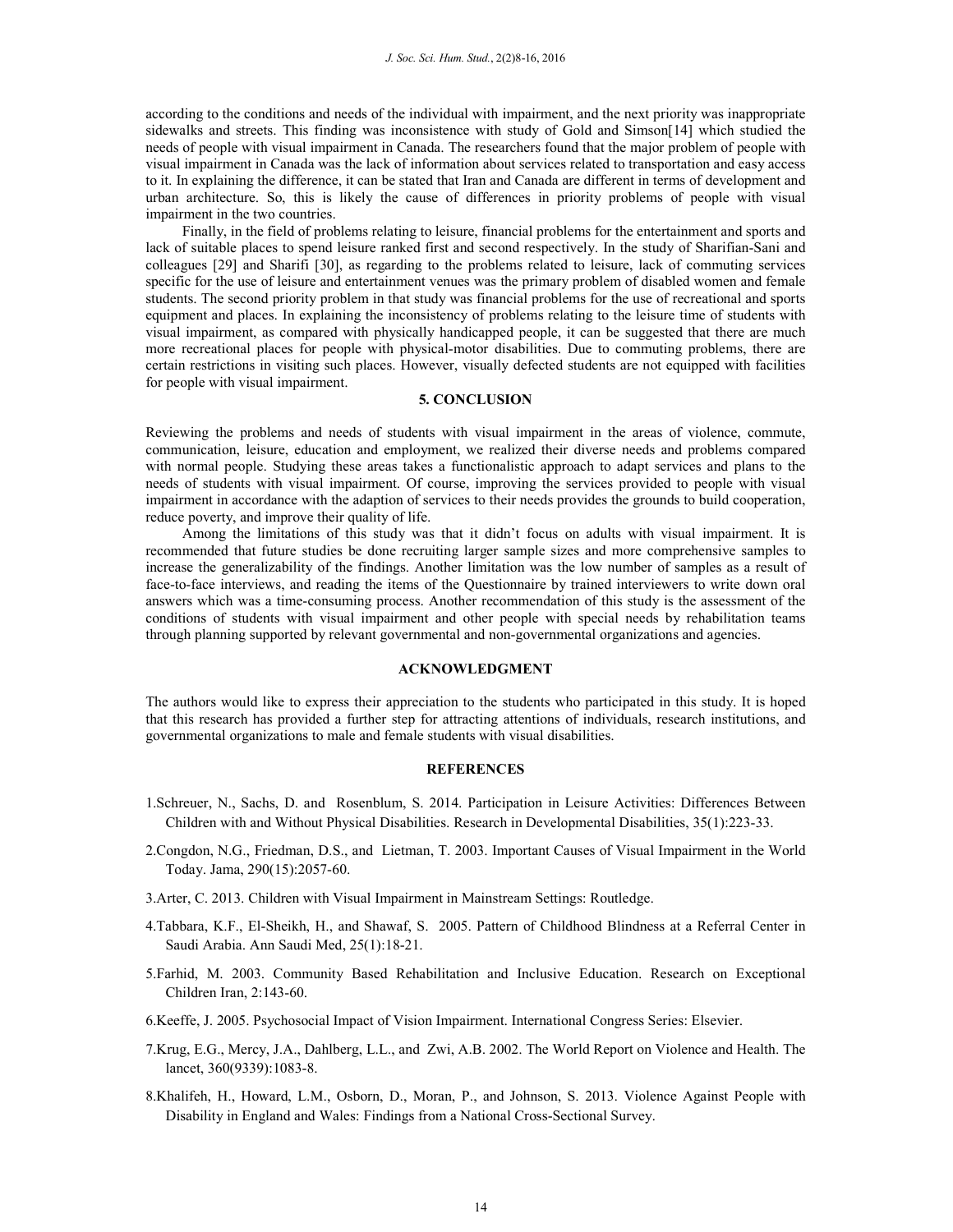- 9.Sobsey, D., and Mansell, S. 1994. Sexual Abuse Patterns of Children with Disabilities. Int'l J Child Rts, 2:96.
- 10.Kvam, M. 2005. Experiences of Childhood Sexual Abuse among Visually Impaired Adults in Norway: Prevalence and characteristics. Journal of Visual Impairment & Blindness (JVIB), 99(01).
- 11.Morrow, S.L. 2010. The Psychosocial Costs of Commuting: Understanding Relationships Between Time, Control, Stress, and Well-Being: University of Connecticut.
- 12.Srinivasan, S, O'Fallon, L.R., and Dearry, A. 2003. Creating Healthy Communities, Healthy Homes, Healthy People: Initiating a Research Agenda on the Built Environment and Public Health. American Journal of Public Health, 93(9):1446-50.
- 13.Peat, M. 1997. Attitudes and Access: Advancing the Rights of People with Disabilities. Canadian Medical Association Journal, 156(5):657-9.
- 14.Gold, D., and Simson, H. 2005. Identifying the Needs of People in Canada who are Blind or Visually Impaired: Preliminary Results of a Nation-Wide Study. International Congress Series: Elsevier.
- 15.Butler, S., Crudden, A., and Sansing, W. 2005. Overcoming Barriers to Employment: Strategies of Rehabilitation Providers. Journal of Visual Impairment & Blindness *(JVIB*), 99(06).
- 16.Lamoureux, E.L., Hassell, J.B., and Keeffe, J.E. 2004. The Determinants of Participation in Activities of Daily Living in People with Impaired Vision. American Journal of Ophthalmology,137(2):265-70.
- 17.Snell, M.E., Brady, N., McLean, L., Ogletree, B.T., Siegel, E., Sylvester, L., et al. 2010. Twenty Years of Communication Intervention Research with Individuals who have Severe Intellectual and Developmental Disabilities. American Journal on Intellectual and Developmental Disabilities,115(5):364-80.
- 18.Heine, C., and Browning, C.J. 2004. The Communication and Psychosocial Perceptions of Older Adults with Sensory Loss: A Qualitative Study. Ageing and Society, 24(1):113-30.
- 19.Kef, S. 2002. Psychosocial Adjustment and the Meaning of Social Support for Visually Impaired Adolescents. Journal of Visual Impairment & Blindness (JVIB), 96(01).
- 20.Albert, M.M. 2005. Examination the Social Skills Differences among At Risk Youth Diagnosed with Blindness Conduct and Serious Emotional Disturbance.
- 21.Hallahan, D.P., Kauffman, J.M., and Pullen, P.C. 2013. Exceptional Learners: Pearson New International Edition: An Introduction to Special Education: Pearson Higher Education.
- 22.Majnemer, A., Shikako‐Thomas, K., Chokron, N., Law, M., Shevell, M., Chilingaryan, G., et al. 2010. Leisure Activity Preferences for 6-to 12-year-old Children with Cerebral Palsy. Developmental Medicine & Child Neurology, 52(2):167-73.
- 23.Longo, E., Badia, M., and Orgaz, B.M. 2013. Patterns and Predictors of Participation in Leisure Activities Outside of School in Children and Adolescents with Cerebral Palsy. Research in Developmental Disabilities, 34(1):266-75.
- 24.Jessup, G.M., Cornell, E., and Bundy, A.C. 2010. The Treasure in Leisure Activities: Fostering Resilience in Young People who are Blind. Journal of Visual Impairment & Blindness, 104(7):419-30.
- 25.Stevens-Ratchford, R., and Krause, A. 2004. Visually Impaired Older Adults and Home-Based Leisure Activities: The Effects of Person-Environment Congruence. Journal of Visual Impairment and Blindness, 98(1):14-27.
- 26.Wall, R.S., and Ashmead, D.H. 2002. Biomechanical Movements in Experienced Cane Users with and without Visual Impairments. Journal of Visual Impairment and Blindness,  $96(7):501-15$ .
- 27.Scott, I.U., Smiddy, W.E., Schiffman, J., Feuer, W.J., and Pappas, C.J.1999. Quality of Life of Low-Vision Patients and the Impact of Low-Vision Services. American Journal of Ophthalmology, 128(1):54-62.
- 28.Sapp, W., and Hatlen, P. 2010. The Expanded Core Curriculum: Where we have been, Where we are Going, and How we can get there. Journal of Visual Impairment & Blindness,104(6):338.